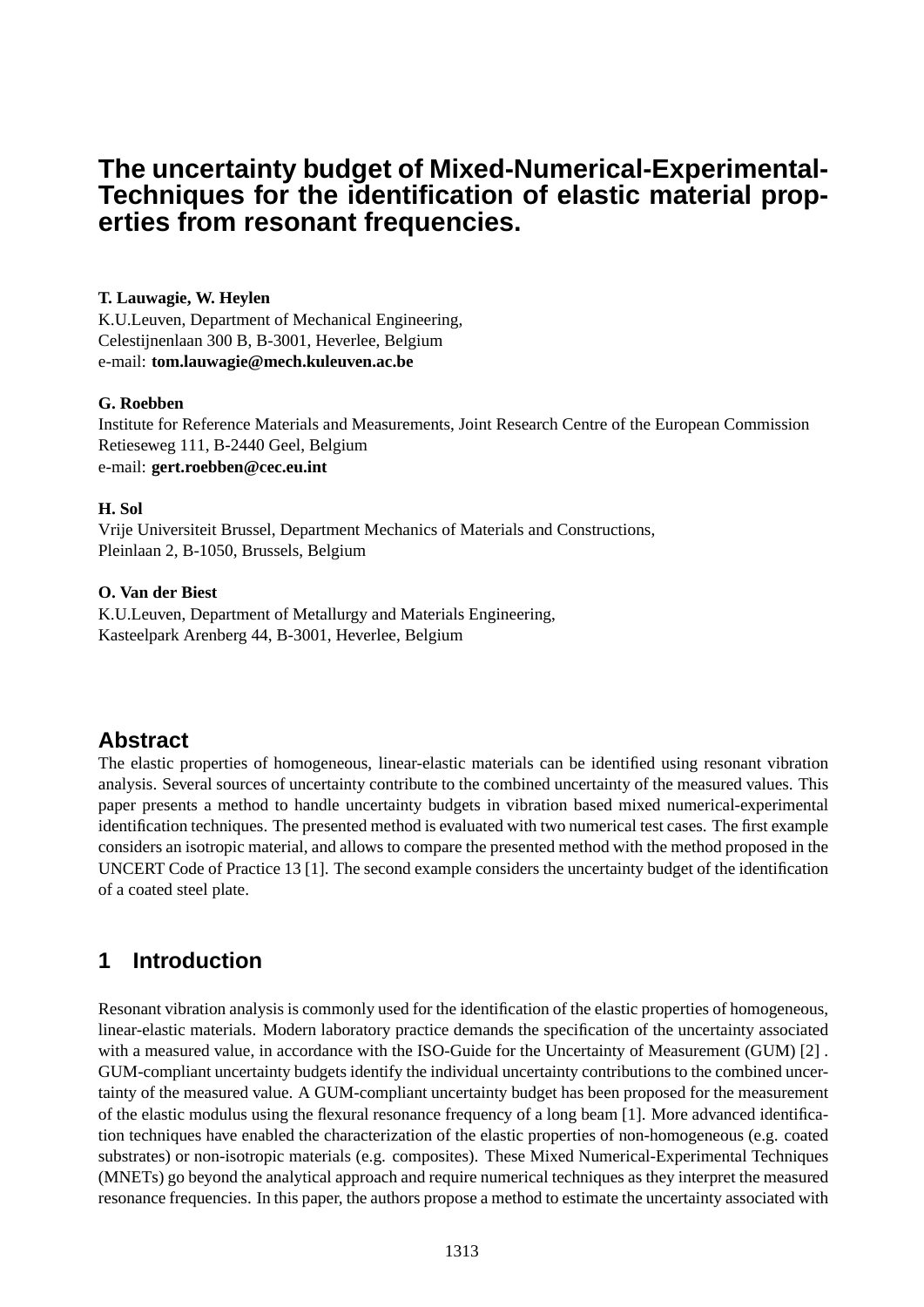the elastic properties identified with such a MNET.

## **2 Vibration based material identification**

### **2.1 Standardized methods**

A well-established method to determine the stiffness of a homogeneous material consists of measuring the dimensions, weight and the resonant frequencies of a carefully machined rectangular beam or rod. The ASTM E 1876 and ENV 843-2 standard procedures specify the validated analytical equations relating these measurements with the Young's modulus and shear modulus of the material. The elastic modulus can be obtained from the fundamental flexural frequency  $(f_f)$  with:

$$
E = 0.9465 \frac{m f_f^2 l^3}{w t^3} T_1 \tag{1}
$$

in which l, w, t and m are the sample's length, width, thickness and mass, respectively.  $T_1$  is a transverse shear correction factor which depends on Poisson's ratio  $(\nu)$  and thickness to length ratio.

$$
T_1 = 1 + 6.585 \left(1 + 0.0752 \nu + 0.8109 \nu^2\right) \left(\frac{t}{l}\right)^2 - 0.868 \left(\frac{t}{l}\right)^4 \tag{2}
$$

$$
-\left(\frac{8.340\left(1+0.2023\nu+2.173\nu^{2}\right)\left(\frac{t}{l}\right)^{4}}{1.000+6.338\left(1+0.1408\nu+1.536\nu^{2}\right)\left(\frac{t}{l}\right)^{2}}\right)
$$
(3)

The material's shear modulus can be derived from the fundamental torsion frequency  $(f_t)$  as:

$$
G = 4 \frac{m f_t^2 l}{w t} \left( \frac{\frac{w}{t} + \frac{t}{w}}{4 \left( \frac{t}{w} \right) - 2.52 \left( \frac{t}{w} \right)^2 + 0.21 \left( \frac{t}{w} \right)^6} \right) \left( \frac{1}{1 + A} \right)
$$
(4)

in which A is an empirical correction factor.

$$
A = \frac{0.5062 - 0.8776 \left(\frac{w}{t}\right) + 0.3504 \left(\frac{w}{t}\right)^2 - 0.0078 \left(\frac{w}{t}\right)^3}{12.03 \left(\frac{w}{t}\right) + 9.892 \left(\frac{w}{t}\right)^2}
$$
(5)

#### **2.2 Mixed numerical-experimental approach**

Besides the use of standardized testing procedures, elastic material properties can also be identified with mixed numerical-experimental techniques (MNETs). Figure 1 displays the general flowchart of the MNET used to identify elastic material parameters. The experimental part consists of a modal analysis test performed on a freely suspended material specimen. This test configuration is used because it can be approximated by free-free boundary conditions in the finite element model. The measured resonance frequencies are used as input data for the identification routine. The numerical part of the method consists of a fully converged FE-model. The numerical frequencies are calculated using a set of trial values for the unknown material parameters. The numerical frequencies are compared with the measured frequencies, and corrected material properties are found by minimizing the residues of the frequency differences between the experimental and numerical frequencies. The improved material properties are inserted in the FE-model and a new iteration cycle is started. Once the numerical and experimental frequencies match, the procedure is aborted,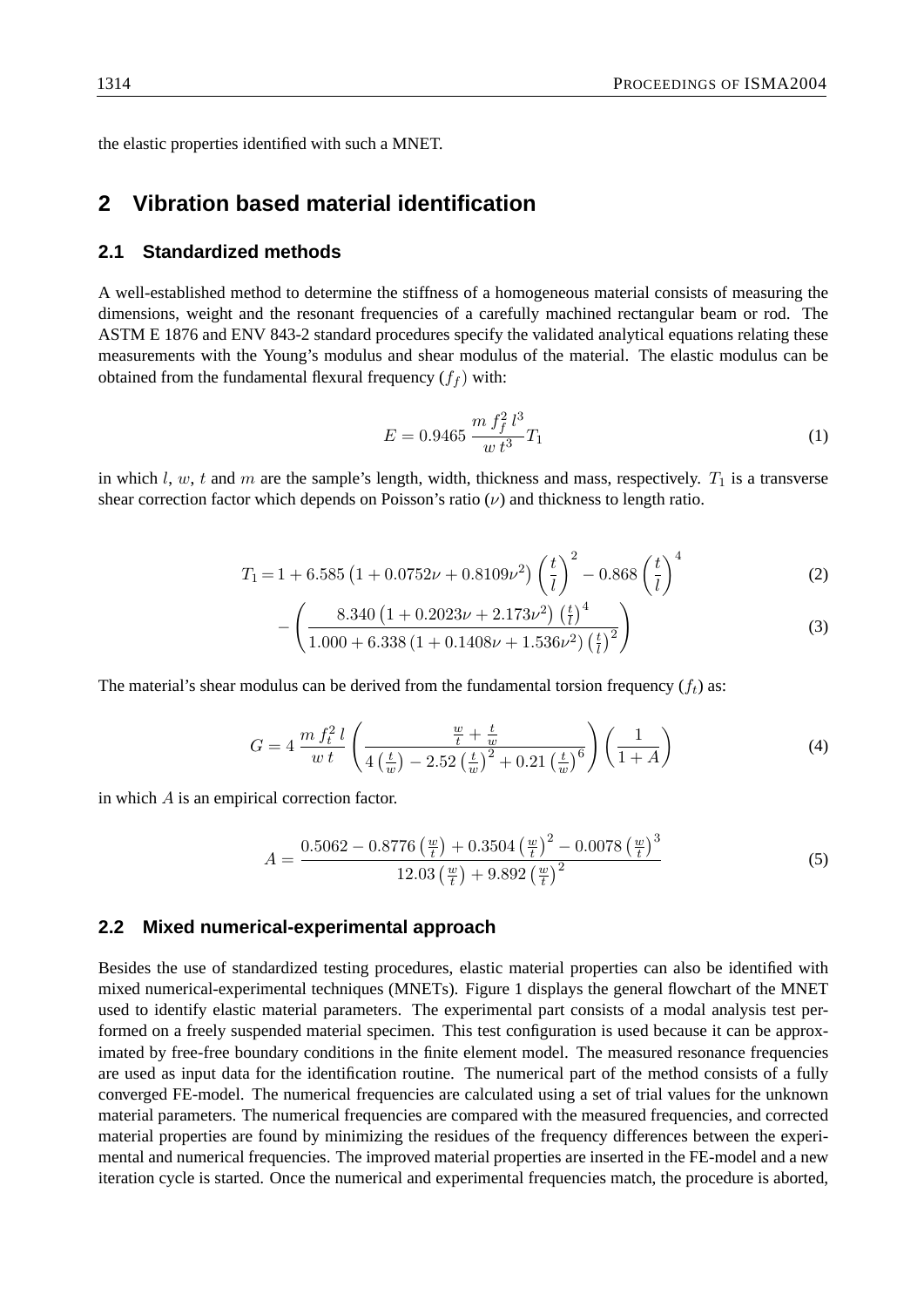

and the desired material properties can be found in the database of the FE-model. Various applications have already shown that MNETs are a reliable tool to identify elastic material properties [3, 4].

Figure 1: General flowchart for MNET based elastic material identification procedures.

Mathematically, the MNET identification procedure is formulated as an optimization problem. A sensitivity analysis provides the relation between an imposed parameter change and the resulting frequency shift:

$$
[S]\{\Delta p\} = \{\Delta f\} \tag{6}
$$

The vectors  $\{\Delta p\}$  and  $\{\Delta f\}$  contain the parameter and frequency changes, respectively. The matrix [S] is the sensitivity matrix and contains the partial derivatives of the resonance frequencies with respect to the elastic material parameters. The elastic properties are found by minimizing the frequency differences between the experimental and numerical frequencies. The optimal frequency shift is thus defined by

$$
\text{minimize } \left\| \{ \Delta f \} - \{ f_{num} - f_{exp} \} \right\|_2^2 \tag{7}
$$

where  $\|\circ\|_2$  denotes the Euclidean norm. Inserting the sensitivity relation (6) into (7) provides the mathematical expression of the MNET's optimization problem.

$$
\underset{\Delta p}{\text{minimize}} \ \| [S] \{\Delta p\} - \{ f_{num} - f_{exp} \} \|_2^2 \tag{8}
$$

To ensure a stable convergence of the iterative procedure, the optimization problem (8) is solved by considering a set of box constraints on the optimization parameters – the elements of the vector  $\{\Delta p\}$  – in such a way that each material parameter cannot change more than 25% during one iteration step.

#### **2.3 Layered materials**

Due to the flexibiliy of finite element models, MNETs are an obvious choice to develop test procedures to measure the elastic properties of layered materials. The extension of non-layered to layered identification routines is discussed in detail in [5], where it is explained that it is impossible to identify the elastic properties of the layers of a laminate from the frequencies of one single specimen. Resonance frequencies of laminates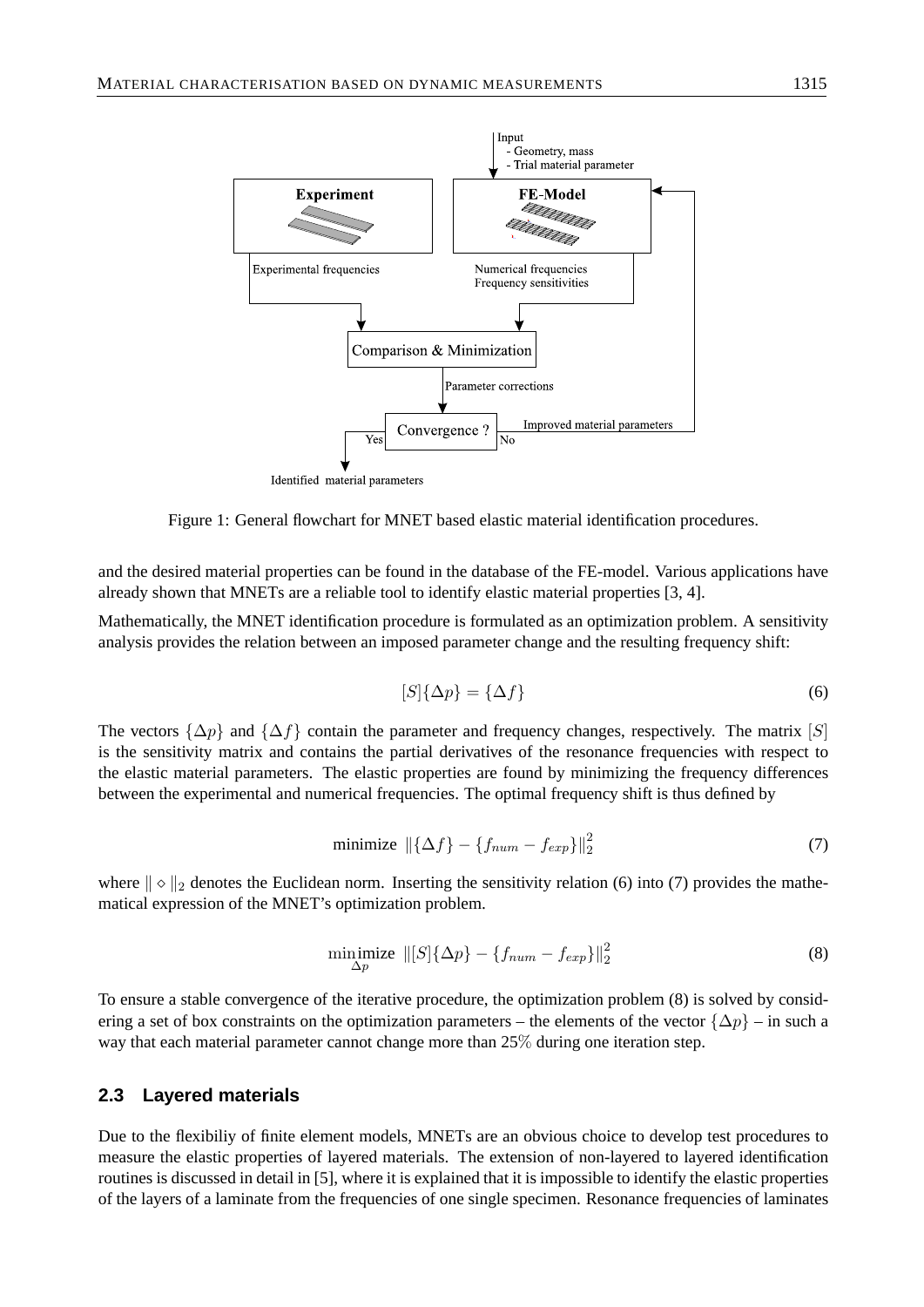are controlled by the overall stiffness of the material. But, since the same overall stiffness can be obtained with an infinite number of different layer stiffness combinations, it is impossible to decompose the overall stiffness into the correct layer stiffnesses. This uniqueness problem can be overcome by using the frequencies of a set of test specimens. Each specimen of this set must be made with the same material layers, but must have a different overall stiffness. In [5] it is proven that there will only be one set of layers stiffnesses that will result in the correct overall stiffness for all the test specimens, if the number of test samples is larger than or equal to the number of unknown material layers. In this way, the uniqueness of the solution can be assured.

The overall stiffness of the laminate can only be altered by changing the stacking sequence of the layers or by changing the thickness of – one of – the layers, which means that layered material identification requires a number of purpose built or modified samples. One type of layered materials where this approach can be followed are coated materials.

# **3 Uncertainty budgets**

#### **3.1 The analytical method for a homogeneous material**

The UNCERT Code of Practice 13 [1] proposes a way to handle the uncertainty budget for the procedures described in the ASTM and EVN standards. This Code of Practice describes the relation between the uncertainty on the measurands  $(E, G)$  and measurements  $(m, w, l, t, f_f, f_t)$ . For each of the measurements the uncertainty sources are identified (such as the uncertainty associated with the use of a caliper or balance) and classified according to Type A (evaluated by statistical means from a number of repeated observations) or Type B (obtained from calibration certificate, manufacturer's information or expert's estimation). In this paper, we will consider the identification of the properties of one sample with one system or tool for each of the measurements. The sample's shape is assumed to be well defined – as would be the case for carefully machined samples. Therefore, the measurements of the dimensions are highly repeatable, as is also known to be the case for the resonant frequencies. As a result the uncertainty contributions are all dominated by the instrument accuracy, which is an estimated uncertainty of Type B. The probability distributions are considered rectangular (true value certainly within range, with an equal probability in the whole uncertainty range). For this type of probability distribution, the standard uncertainty is obtained as the uncertainty range di-For this type of probability distribution, the standard uncertainty is obtained as the uncertainty range divided by the divisor  $\sqrt{3}$ . Assuming that the individual uncertainty sources are uncorrelated, the measurand's combined uncertainty,  $u_c$ , can be computed as

$$
u_c = \sqrt{\sum_i (c_i u(x_i))^2}
$$
\n(9)

in which  $c_i$  is the sensitivity coefficient associated with the measurement quantity  $x_i$ . The sensitivity coefficients can be obtained by partial derivation of the identification formulas (1) and (4).

#### **3.2 Mixed numerical-experimental approach**

The application of (9) requires the sensitivity coefficients of the measurands with respect to the measured input quantities. Since MNET procedures are in nature numerical routines, it is impossible the obtain the sensitivity coefficients through analytical derivation. A direct numerical evaluation of the sensitivity coefficients, e.g. using a finite difference approach, would be very time consuming since a MNET procedure contains one or more finite element models in its iteration loop. A more practical approach is to linearize the MNET using the solution of the last iteration step as working point. Derivation of the sensitivities has then become straightforward since they are the coefficients of the linearized MNET equations.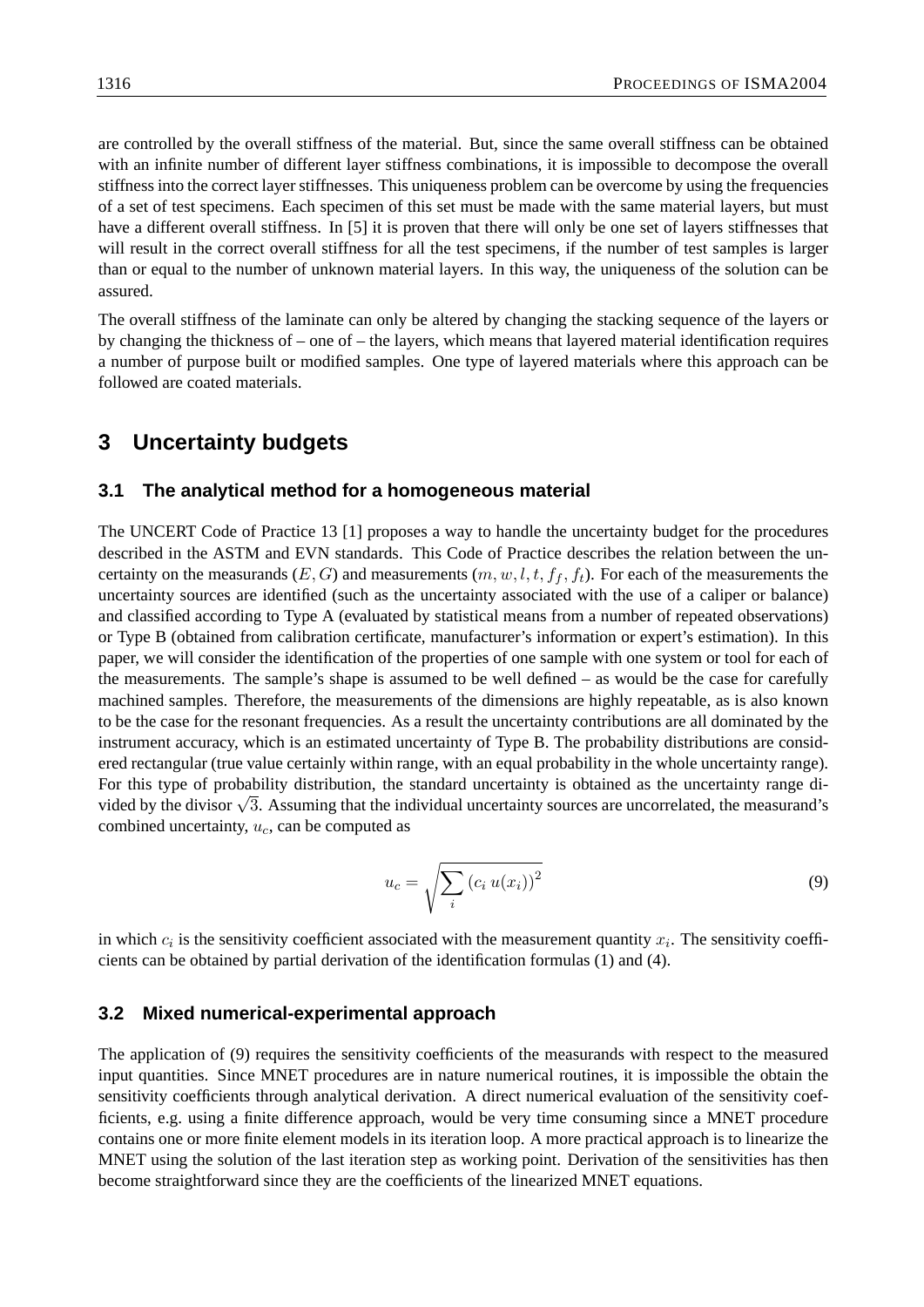#### **3.2.1 Non-layered materials**

Linearizing the frequency response surfaces of the finite element model by computing the first order Taylor approximation in the point defined by the obtained material parameters provides the relation of (10). Equation (10) describes the influence of a variation of the material parameters on the resonance frequencies of the test specimen,

$$
\{\Delta f\} = [S_m] \{\Delta p\} \tag{10}
$$

in which the vector  $\{\Delta f\}$  contains the frequencies changes, the vector  $\{\Delta p\}$  contains the applied parameter changes and  $[S_m]$  is the sensitivity matrix. The relation of (10) can be inverted by using the pseudo-inverse of the sensitivity matrix. The inversion provides (11), which expresses the influence of a change of the frequencies on the identified material parameters.

$$
\{\Delta p\} = [S_m]^\dagger \{\Delta f\} \tag{11}
$$

Expression (11) thus allows to convert the uncertainties on the frequencies into uncertainties on the obtained material parameters. In the identification procedure the material parameters are obtained by comparing – and matching – the experimental and numerical frequencies. It is obvious that there is an uncertainty on the experimental frequencies, but there is also an uncertainty on the numerical frequencies. To construct the finite element model of the test specimen the specimen's geometry has to be measured. The uncertainties on the length, width, thickness and weight result in an uncertainty on the finite element model and thus in an uncertainty on the numerical frequencies. The frequency uncertainties consist of two parts: an experimental part { $\Delta f_{exp}$ } and a numerical part { $\Delta f_{num}$ }.

$$
\{\Delta f\} = \{\Delta f_{exp}\} + \{\Delta f_{num}\}\tag{12}
$$

The uncertainties on the numerical frequencies can be related to the uncertainties on the geometrical parameters by means of the first order Taylor approximation of the frequency response surfaces in a working point defined by the value of the geometrical parameters of the finite element model. This process results in the relation of equation (13).

$$
\{\Delta f_{num}\} = [S_g] \{\Delta G\} \tag{13}
$$

Inserting the expressions of (12) and (13) into equation (11) provides a relation between the uncertainties on the inputs and outputs of the identification procedure.

$$
\{\Delta p\} = [S_m]^\dagger \left( \{\Delta f_{exp}\} + [S_g] \{\Delta G\} \right) \tag{14}
$$

$$
=\underbrace{[S_m]^{\dagger}\{\Delta f_{exp}\}}_{\cdot}+\underbrace{[S_m]^{\dagger}[S_g]\{\Delta G\}}_{\cdot}
$$
\n(15)

| frequency    | geometry     |
|--------------|--------------|
| contribution | contribution |

By grouping the terms of (15) as

$$
[\chi] = \left[ [S_m]^\dagger [S_m]^\dagger [S_g] \right] \tag{16}
$$

$$
\{\Delta I\} = \begin{Bmatrix} \{\Delta f_{exp}\} \\ \{\Delta G\} \end{Bmatrix}
$$
 (17)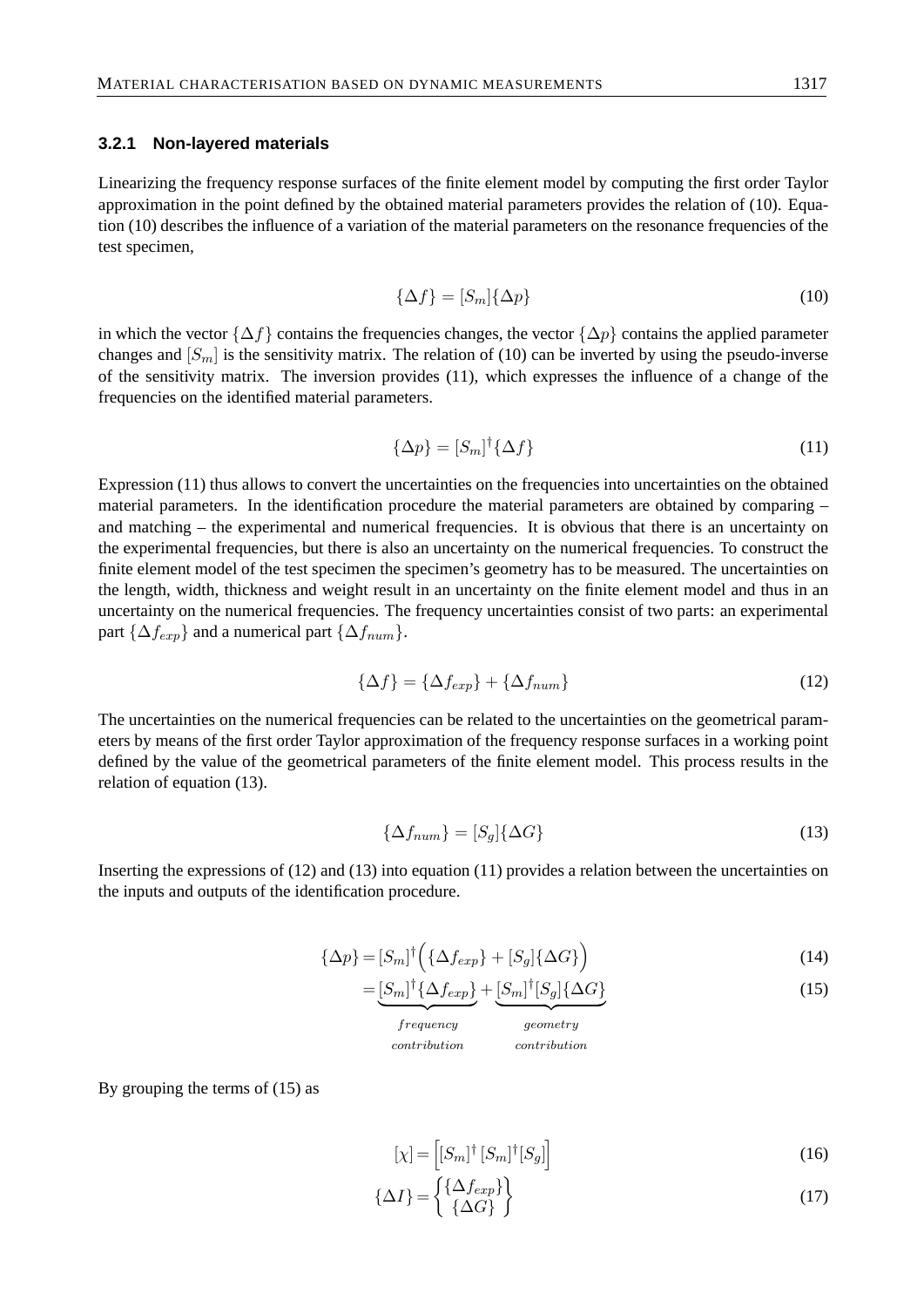the influence of a change of the experimental frequencies and geometrical model parameters on a particular material property can be written as:

$$
\Delta p_i = \sum_j \chi_{ij} \, \Delta I_j \tag{18}
$$

Since  $\chi_{ij}$  is the sensitivity coefficient of material property  $p_i$  with respect to the input parameter  $I_j$ , the combined uncertainty on  $p_i$  is given by

$$
u_{p_i} = \sqrt{\sum_j (\chi_{ij} u(I_j))^2}
$$
 (19)

#### **3.2.2 Layered materials**

The application of the presented uncertainty estimation method on the layered material identification routines requires two modifications: a) the MNET linearization will have to be extended to multi-model identification routines, b) the procedure has to be able to handle relations between the input uncertainties. The necessity of the first requirement is obvious. The second requirement is a result from the fact that the total sample thickness is the sum of the different layer thicknesses.

**Multi-model routines** The extension to multi-model routines is fairly straightforward. Consider a multimodel identification routine that uses resonance frequencies of  $n<sub>s</sub>$  different test samples. For each of the  $n<sub>s</sub>$ models, one can write

$$
\left\{\Delta f^{\{i\}}\right\} = \left[S_m^{\{i\}}\right] \{\Delta p\}, \qquad \forall i \in 1, \dots, n_s \tag{20}
$$

in which the superscript  $\diamond^{i}$  indicates that the i<sup>th</sup> specimen is being considered. The equations for the different test samples can be combined as

$$
\left\{\Delta f^{glob}\right\} = \left[S_m^{glob}\right] \left\{\Delta p\right\} \tag{21}
$$

where  $\{\Delta f^{glob}\}$  and  $[S_m^{glob}]$  are the global frequency difference vector and sensitivity matrix for the material properties, respectively.  $\{\Delta f^{glob}\}$  and  $[S_m^{glob}]$  are both block vectors in which the i<sup>th</sup> block line contains the data of the  $i^{\text{th}}$  specimen, or

$$
\left\{\Delta f^{glob}\right\} = \begin{Bmatrix} \left\{f^{11}\right\} \\ \vdots \\ \left\{f^{n_s}\right\} \end{Bmatrix} \qquad \left[S_m^{glob}\right] = \begin{bmatrix} \left[S_m^{11}\right] \\ \vdots \\ \left[S_m^{(n_s)}\right] \end{bmatrix} \qquad (22)
$$

The influence of the geometrical errors on the frequencies of the finite element models of the different specimens are given by

$$
\left\{\Delta f_{num}^{\{i\}}\right\} = \left[S_g^{\{i\}}\right] \left\{\Delta G^{\{i\}}\right\}, \qquad \forall i \in 1, \dots, n_s \tag{23}
$$

These  $n<sub>s</sub>$  sets of equations can also be combined to one global set as

$$
\{\Delta f_{num}^{glob}\} = [S_g^{glob}]\{\Delta G^{glob}\}\}\tag{24}
$$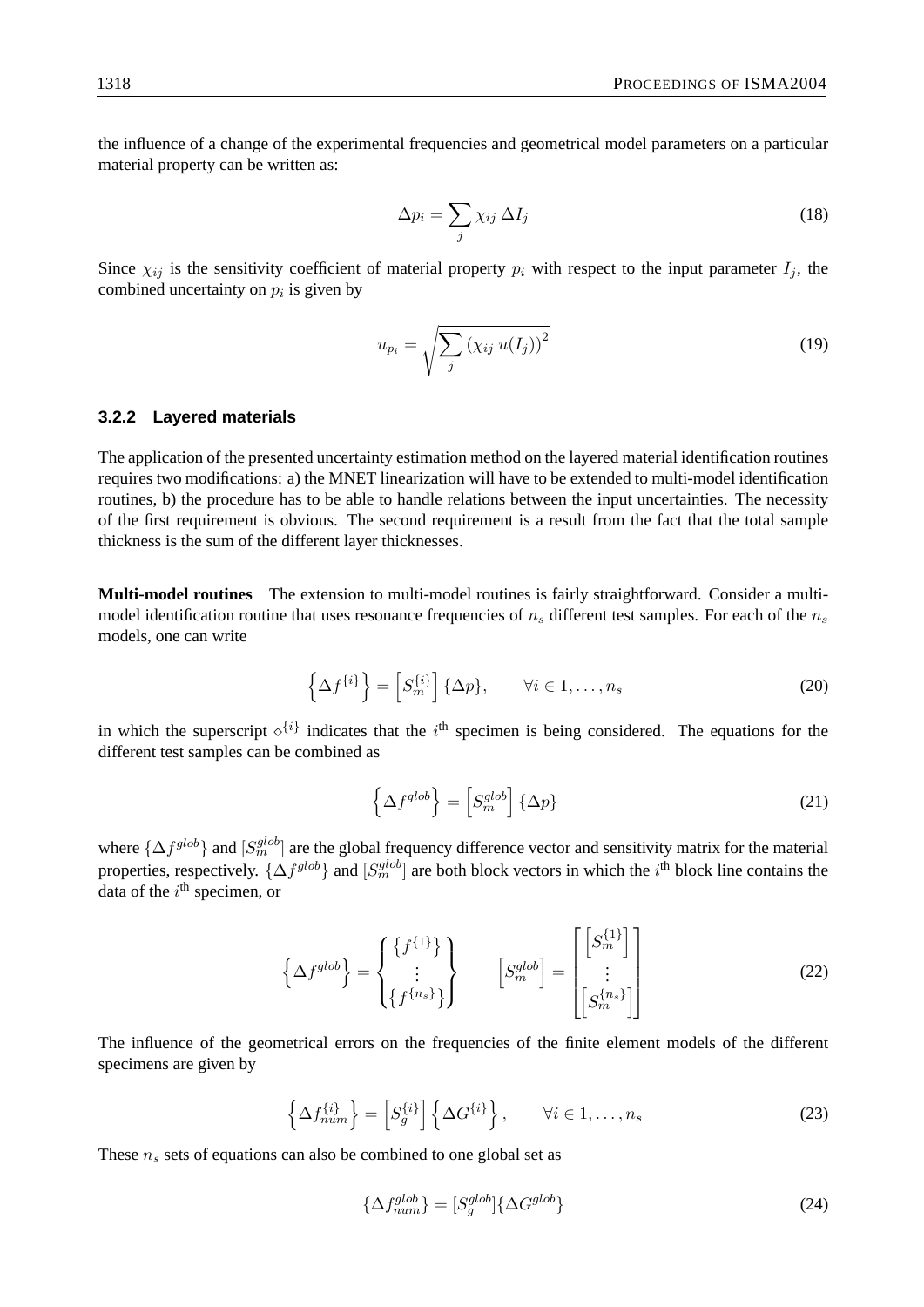where the global vectors are given by

$$
\{\Delta f_{num}^{glob}\} = \begin{Bmatrix} \left\{f_{num}^{\{1\}}\right\} \\ \vdots \\ \left\{f_{num}^{\{n_s\}}\right\} \end{Bmatrix}, \qquad \{\Delta G^{glob}\} = \begin{Bmatrix} \left\{G^{\{1\}}\right\} \\ \vdots \\ \left\{G^{\{n_s\}}\right\} \end{Bmatrix}
$$
 (25)

The global sensitivity matrix for the geometrical parameters is a block identity matrix with the following structure.

$$
[S_m^{glob}] = \begin{bmatrix} \begin{bmatrix} S_m^{\{1\}} \end{bmatrix} \cdots & [0] \\ \vdots & \ddots & \vdots \\ [0] & \cdots & [S_m^{\{n_s\}}] \end{bmatrix}
$$
 (26)

In a similar way as in the single model case, it can be shown that

$$
\Delta p_i = \sum_j \chi_{ij} \, \Delta I_j \tag{27}
$$

where [ $\chi$ ] and  $\{\Delta I\}$  have the same structure as specified by (16) and (17), but have to be calculated using the global vectors and matrices as defined by (22), (25) and (26).

**Input uncertainty relations** The uncertainty on the layer thicknesses of a layered material is a bit different than the uncertainty on the other input parameters. The uncertainties on the other parameters are completely independent, e.g. there is no relation between the uncertainty on the mass and the uncertainty on the length of the sample. However, the uncertainties on the layer thicknesses are not independent, since the sum of all the layer thicknesses has to be equal to the total thickness. Consider a beam with a thickness of 2 mm which has two layers with a thickness of 1 mm. Assume that the total thickness and the two layer thicknesses can all be measured with an uncertainty of 0.01 mm. This means that the layer thicknesses of both the layers can vary between 0.99 and 1.01 mm. But if the thickness of the first layer equals 0.99 mm, this thickness of the second layer can only vary between 1.0 and 1.01 mm. The thickness of the second layer cannot be smaller than 1.0 mm, since that would results in a overall thickness that is smaller than 0.99 mm. This clearly shows that the limits between which the thickness of one layer can vary depend on the thickness of the other layers.

Equation 9 is only valid for uncorrelated uncertainty sources, and is therefore no longer applicable. The analytical evaluation of correlated uncertainties is a highly complex matter. Since a computationally efficient linear approximation of the MNET procedure is available, it makes more sense to tackle the problem with Monte Carlo simulations. For each layer a thickness value is generated using a random number generator that produces a uniformly distributed set of test values that respects the upper and lower thickness bounds that are imposed on the considered layer. All the layer thicknesses are added to get total sample thickness. If the total sample thickness does not comply with the imposed bounds, the thickness value set has to be rejected. This process has to be repeated until a sample set with a sufficient number of correct thickness value sets has been obtained.

**Calculating uncertainty budgets for layered materials** The uncertainties on the experimental frequencies, length, width, and mass are uncorrelated. Their contribution to the measurand uncertainty can thus be computed with (9).

$$
u_{uncorr.}(p_i) = \sqrt{\sum_{j} (\chi_{ij} u(I_j))^2}, \ \forall I_j \in \{f_{exp,} \ length, \ width, \ mass\}
$$
 (28)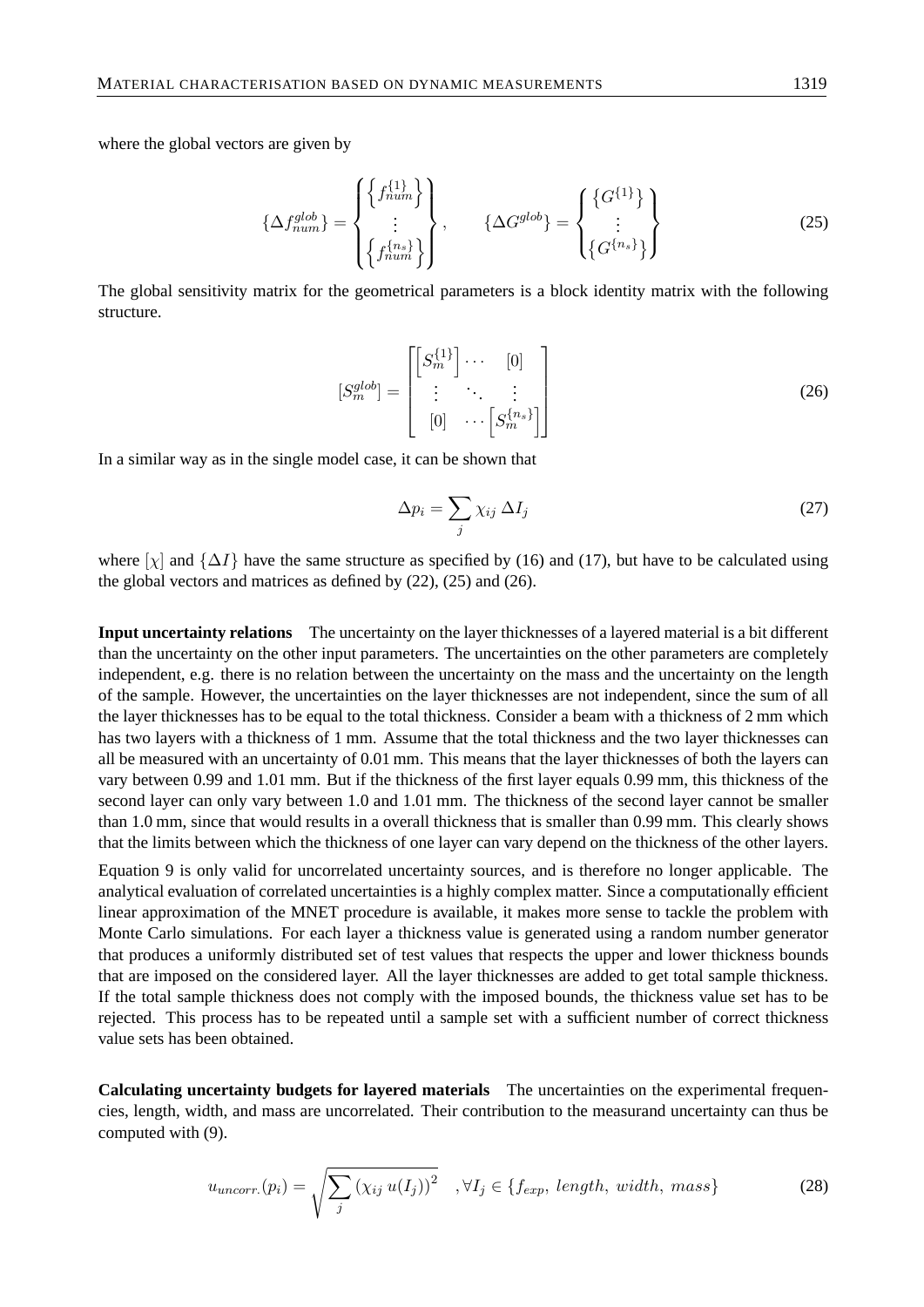The layer thickness uncertainties are correlated. The uncertainty contribution can be evaluated with a Monte Carlo simulation using  $n_{mc}$  test sample sets. Since the standard uncertainty is defined as one standard deviation, the uncertainty contribution of the layer thicknesses can be estimated as

$$
u_{corr.}(p_i) = \sqrt{\frac{1}{n_{mc} - 1} \sum_{q=1}^{n_{mc}} \left( \sum_j (\chi_{ij} \Delta I_{j,q}) \right)^2}, \forall I_j \in \{layer\ thicknesses\}
$$
 (29)

in which  $q$  is the Monte Carlo test sample index. The total uncertainty is the combined uncertainty of both correlated and uncorrelated uncertainty sources, or

$$
u(p_i) = \sqrt{(u_{\text{uncorr.}}(p_i))^2 + (u_{\text{corr.}}(p_i))^2}
$$
\n(30)

### **4 Examples**

Consider a set of three rectangular steel beams. The first beam is a pure uncoated sample. The two other beams are made of the same steel sheet, but are coated with a 0.2mm and 0.4mm coating, respectively. Table 1 gives an overview of the geometry of the three considered samples. Table 2 presents the properties of the steel and the coating material.

|          |               |            |             | Thickness    |
|----------|---------------|------------|-------------|--------------|
|          | Length $(mm)$ | Width (mm) | Sub. $(mm)$ | $Coat.$ (mm) |
| Sample-1 | 100.0         | 20.0       | 1.500       |              |
| Sample-2 | 100.0         | 20.0       | 1.500       | 0.200        |
| Sample-3 | 100.0         | 20.0       | 1.500       | 0.400        |

Table 1: The geometry of the considered test samples

|              |     |    |      | E (GPa) G (GPa) $\nu$ (-) density (kg/m <sup>3</sup> ) |
|--------------|-----|----|------|--------------------------------------------------------|
| <b>Steel</b> | 200 | 80 | 0.30 | 7800                                                   |
| Coating      | 50  | 20 | 0.25 | 4000                                                   |

Table 2: The properties considered materials

The input quantities are determined using state-of-the-art frequency, length and mass measurement tools (respectively a digital vibration analysis system, a profile projector and an analytical balance). The associated uncertainties, which as explained in 3.1 are of Type B, are given in Table 3.

| Table 3: The uncertainty on the input parameters |  |
|--------------------------------------------------|--|
|--------------------------------------------------|--|

|          | $l$ (mm) | $w$ (mm) | $t_{sub}$ (mm) | $t_{coat}$ (mm) | $t_{tot}$ (mm) | m(g)  | $f_f (96)$ | $f_{t}$ (%) |
|----------|----------|----------|----------------|-----------------|----------------|-------|------------|-------------|
| Sample-1 | 0.02     | 0.01     | 0.005          | $-$             | 0.005          | 0.001 | 0.1        |             |
| Sample-2 | 0.02     | 0.01     | 0.005          | 0.010           | 0.005          | 0.001 | 0.1        | 0.1         |
| Sample-3 | 0.02     | 0.01     | 0.005          | 0.010           | 0.005          | 0.001 |            |             |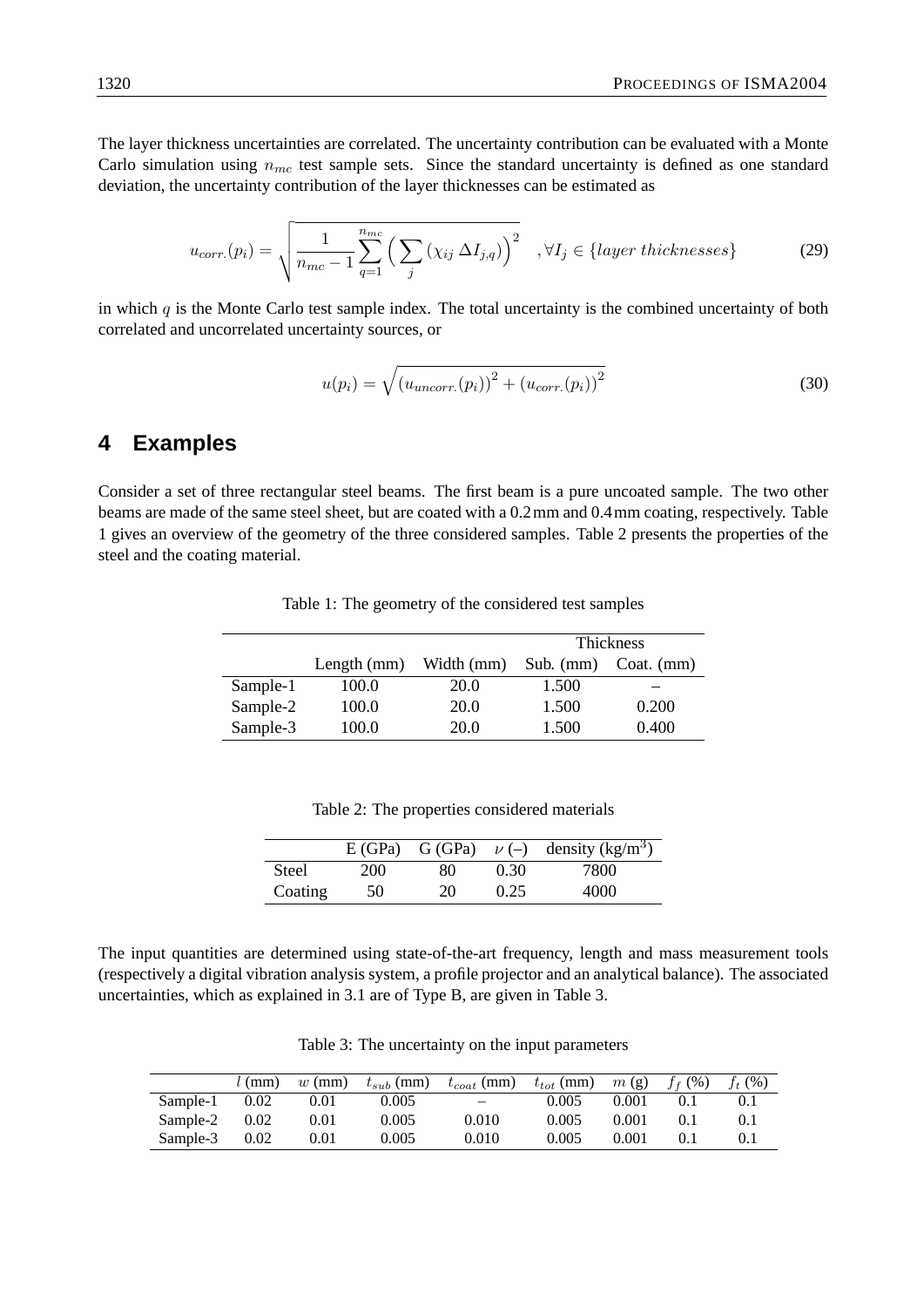### **4.1 Homogeneous steel beam**

Table 4 summarizes the calculation of the uncertainty contributions for the pure steel sample in accordance to the UNCERT Code of Practice 13 [1].

Table 4: Uncertainties of the individual measurements and their relative contribution to the uncertainties of Young's and shear modulus.

|                                                             | $f_f$          | $f_t$   |        | $\overline{w}$ | m      | t      |  |
|-------------------------------------------------------------|----------------|---------|--------|----------------|--------|--------|--|
|                                                             | (Hz)           | (Hz)    | (mm)   | (mm)           | (g)    | (mm)   |  |
| value                                                       | 797.47         | 2367.66 | 100.00 | 20.00          | 23.400 | 1.500  |  |
| uncertainty $\star$                                         | 0.80           | 2.37    | 0.02   | 0.01           | 0.001  | 0.005  |  |
| divisor $\star\star$                                        | 1.7321         | 1.7321  | 1.7321 | 1.7321         | 1.7321 | 1.7321 |  |
| relative standard uncertainty (%)                           | 0.0577         | 0.0577  | 0.0115 | 0.0289         | 0.0025 | 0.1925 |  |
| sensitivity coefficient on E                                | $\overline{2}$ |         | 3      |                |        | 3      |  |
| sensitivity coefficient on G                                |                | 2       |        |                |        | 3      |  |
| rel. contrib. to uncertainty on $E(\%)$                     | 3.82           | 0.00    | 0.34   | 0.24           | 0.00   | 95.59  |  |
| rel. contrib. to uncertainty on $G(\%)$                     | 0.00           | 3.84    | 0.04   | 0.24           | 0.00   | 95.88  |  |
| $\star$<br>Estimated tool or method uncertainty, type B.    |                |         |        |                |        |        |  |
| $\star\star$<br>For a rectangular probability distribution. |                |         |        |                |        |        |  |

The data in Table 4 agree with the well-known observation that the uncertainty associated with the measurement of the thickness of the sample is crucial. Table 5 provides the MNET sensitivity coefficients for the elastic and shear modulus.

|                                                                        |      |      |      | w    | m                        |      |
|------------------------------------------------------------------------|------|------|------|------|--------------------------|------|
|                                                                        | (Hz) | (Hz) | (mm) | (mm) | $\left( \varrho \right)$ | (mm) |
| sensitivity coefficient on E 2.0515 0.0096 3.0740 1.0368 1.0034 3.0586 |      |      |      |      |                          |      |
| sensitivity coefficient on G 0.1177 2.1311 1.0037 0.9397 0.9895 2.9502 |      |      |      |      |                          |      |

Table 5: Sensitivity coefficients for the MNET routine.

With the input data of Table 4 and 5, the combined relative standard uncertainty and the expanded uncertainty (for a coverage factor  $k = 2$  corresponding to a confidence level of 95%) can be computed with both the standard (9) and MNET (27) procedure. Both methods yield the same results. The results shown in Table 6 confirm that the vibration based methods have a very high degree of accuracy.

Table 6: Combined and expanded relative uncertainties of Young's and Shear modulus of a homogeneous material.

| combined relative uncertainty (%)                                                | $0.59$ 0.59 |  |
|----------------------------------------------------------------------------------|-------------|--|
| expanded relative uncertainty ( $k = 2$ , confidence level of 95%) (%) 1.18 1.18 |             |  |

## **4.2 Coated steel beams**

The elastic and shear modulus of the steel substrate and coating can be derived from the fundamental flexural and torsion frequency of the considered samples. Since there are two layers, the layered identification algo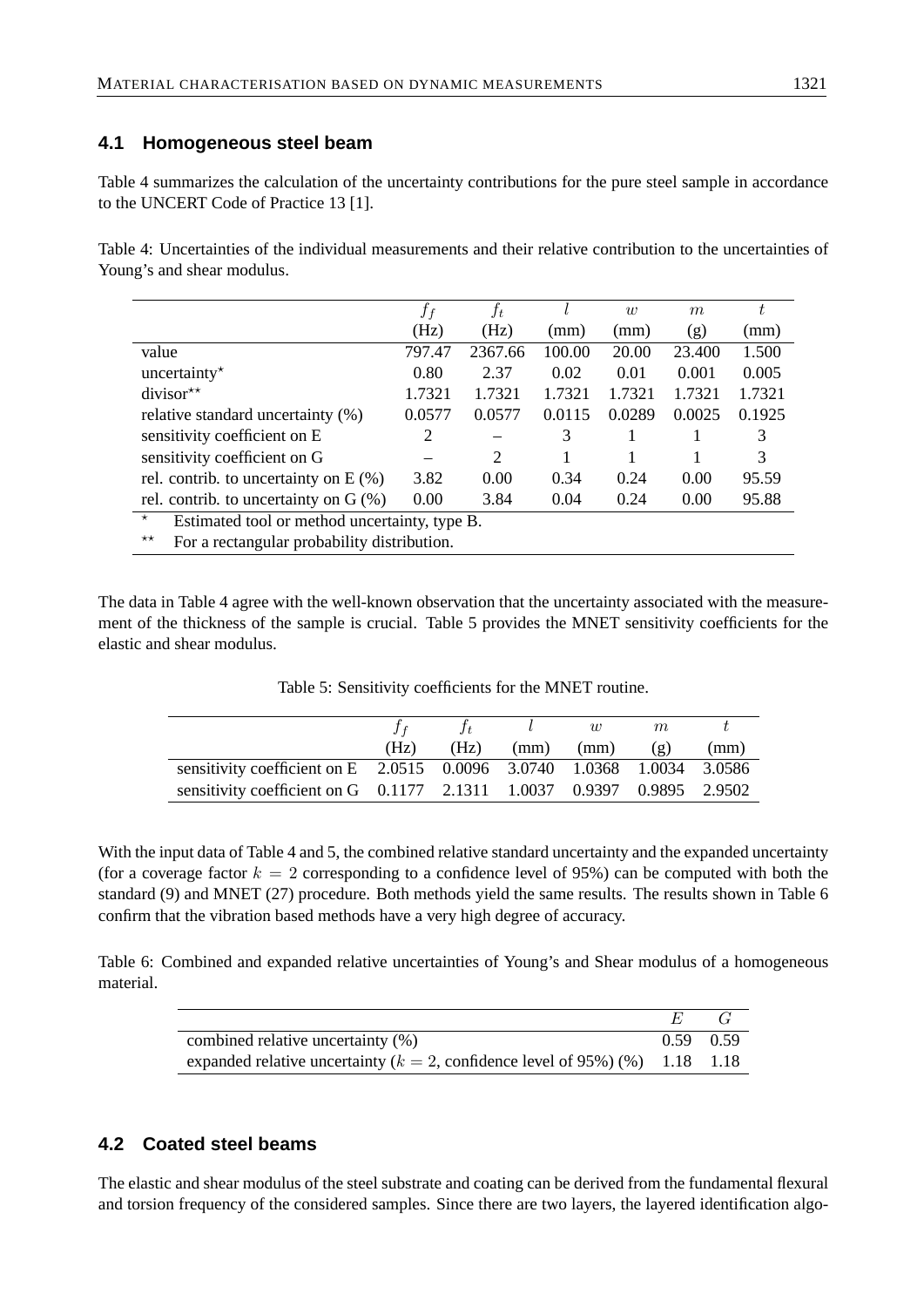rithm requires the frequencies of at least two samples. Using the provided samples, the material properties can be obtained with the four different sample combinations of table 7.

|         | Sample-1 Sample-2 Sample-3 |  |
|---------|----------------------------|--|
| Set-1   |                            |  |
| $Set-2$ |                            |  |
| $Set-3$ |                            |  |
| Set-4   |                            |  |

Table 7: The four possible sample sets

These four sample combinations all result in the same values for the material parameters, but they do not identify the properties with the same uncertainty. For the coated samples the measurand uncertainties can be calculated with (30). By using the input uncertainties of Table 3, the uncertainty intervals of figure 2 are obtained.



Figure 2: The standard combined uncertainty for the elastic properties identified on the coated steel beams.

The solid lines of the plots of figure 2 represent the correct results, i.e. the results obtained by taking the relations between the sample and layer thicknesses into account. Comparison of the results of the first two sample sets shows that a thicker coating results in a lower uncertainty on the coating properties, but does not affect the uncertainty on the substrate properties. Also note that the uncertainties on the substrate properties are the same as the uncertainties found in the previous example. This indicates that the uncertainty on the substrate properties is entirely controlled by the uncertainty on the pure substrate sample. The uncertainties on the coating properties are influenced by both samples.

The third sample set is the only set that does not include a pure substrate sample. It results in the highest substrate uncertainty and second highest coating uncertainty. It is thus advisable to include a pure substrate specimen in the sample set. The use of a pure substrate appears to increase the reliability of the results, as is clearly illustrated by comparing the uncertainties of samples sets 3 and 4. Extending the third sample set with a pure substrate – sample set 4 – results in a substantial reduction of the uncertainty of both the substrate and coating properties.

The dashed lines in figure 2 represent the uncertainties that were obtained when ignoring the relations between the uncertainties on the sample and layer thicknesses. The results clearly show that these relations have to be taken into account in order to obtain meaningful results, e.g. for set-4 this results in an overestimation of the uncertainty intervals with one third.